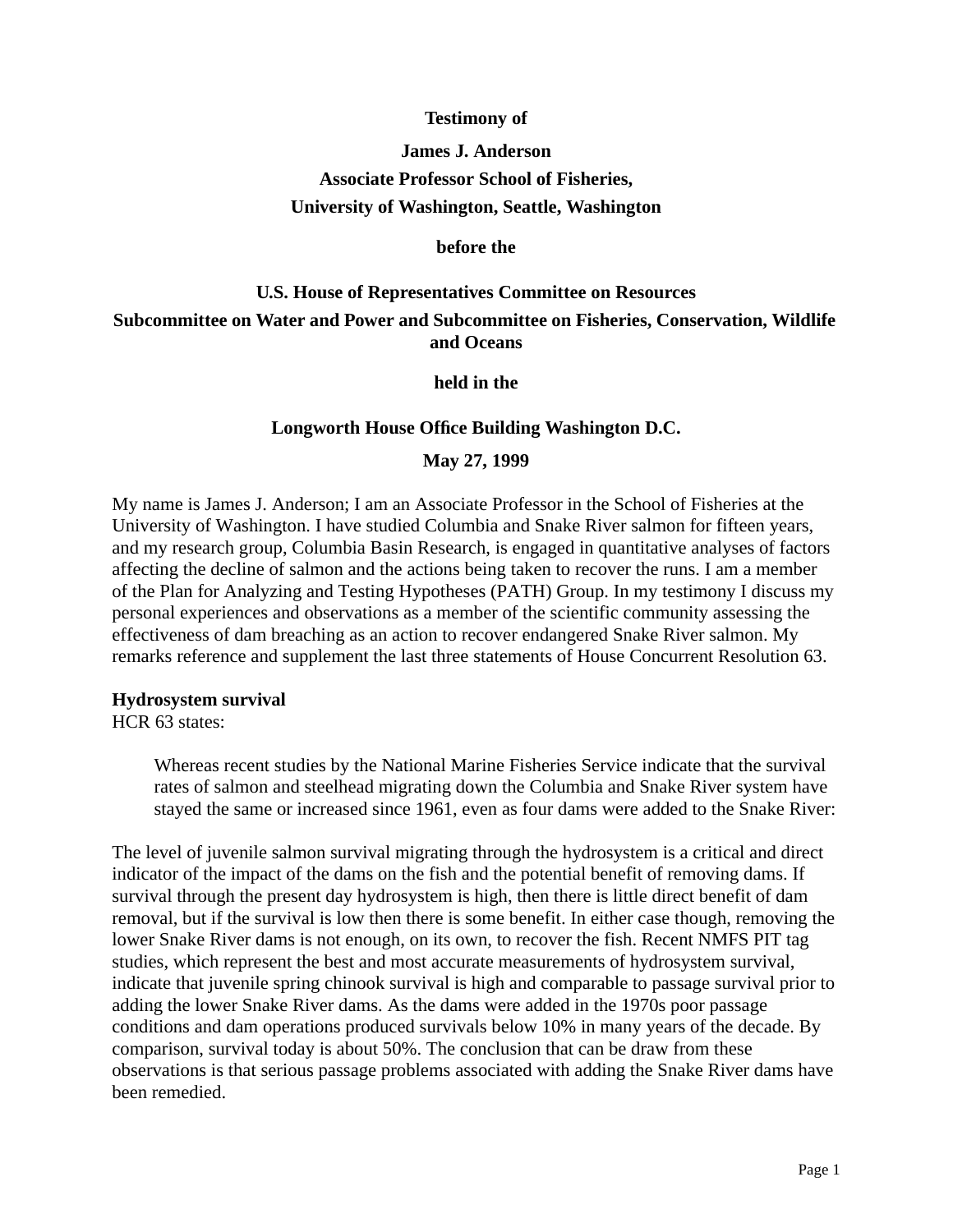If the hydrosystem survival is now the same as it was prior to the construction of the dams the question arises why are the salmon not recovering? Irrespective of the complexity of this issue the answer comes down to two basic choices: either it's nature's fault and the stocks are low because of poor climate and ocean conditions, or it's our fault and the salmon runs are not recovering because fish are dying in the ocean because of something we have done to them in freshwater. If it's natures fault then dam removal may be of little or no benefit, and it may ultimately be detrimental to the fish because it would divert valuable resources away from other salmon recovery efforts. If it's our fault, then dam removal is only of benefit if the major cause of the fish mortality in the ocean is a result of fish passing through the hydrosystem. If the ocean mortality results from other factors such as hatchery fish over production, over harvest, or poor rearing habitat then dam removal does not address the problem.

## **The uncertain PATH**

HCR 63 states:

Whereas the Federal interagency group know as the Plan for Analyzing and Testing Hypotheses Group [PATH] concluded that removing four dams on the lower Snake River could not guarantee meeting established fish recovery targets for fishery restoration;

Before dams are breached, there should be good evidence that the current operation of the hydrosystem is the problem, and there should be a good understanding of how breaching the dams will improve the survival of fish in the ocean. This has been the task of the PATH scientists, and as HCR 63 notes, PATH can not guarantee that dam breaching will meet the established fish recovery goals.

PATH itself is an experiment that is applying a number of analytical techniques relatively new to fisheries science in which complex fish passage and life-cycle models are combined in a formal Bayesian decision analysis framework. The work has been fast-paced in order to meet the 1999 deadline, and I am amazed at the amount of information and analyses that PATH scientists have assembled in a very short time. The work is extensive and a real contribution to the overall understanding of the system. The PATH facilitators and staff should be commended. At the same time I am also critical of the process for what I feel has been its inability to clarify fundamental issues and uncertainties (Anderson 1999). I believe the structure of PATH underrepresents the uncertainty in the science. In the process, nearly 5000 hypotheses on survival over the salmon's life-cycle stages were combined into a single modeling system. Four scientists comprising a Scientific Review Panel (SRP) reviewed thousands of pages of documents and individually weighted the hypotheses. These weights were put into a decision analysis which then gave probabilities of recovering fish under two basic actions: dam breaching vs. transportation. In this extreme reduction of information the intuition and understanding of what the models do is difficult to extract. As a result there is a danger that readers of the PATH reports and summaries will mistakenly believe the analysis has high degree of certainty and interim documents are final conclusions.

This problem is readily illustrated by the reaction to the 1998 PATH annual report. A number of groups and individuals stated publicly that PATH concluded that dam removal was the best option. Others went further by assuming that the scientific review was complete and it was time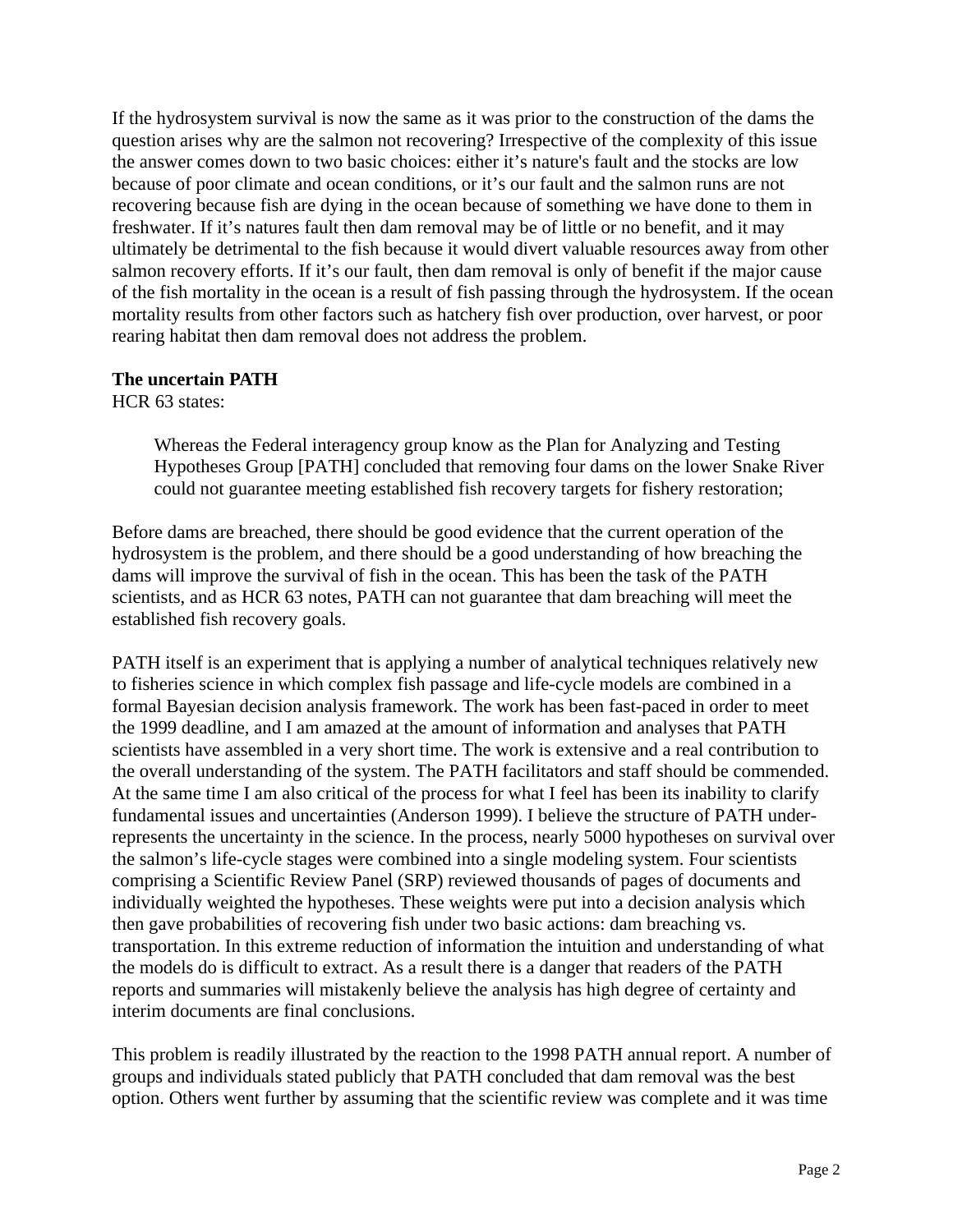to get on with dam removal. It is important to realize that the public documents of PATH are not final reports, do not represent a consensus of opinion by PATH scientists, and do not represent a complete analysis of the important factors contributing to salmon decline and recovery.

Furthermore, PATH is not the only group evaluating Columbia River salmon recovery. Prior to PATH there were reports from the Snake River Recovery Team, the National Academy of Sciences, the Independent Scientific Advisory Group, and the soon to be released NMFS Appendix to the US Army Corps of Engineers Lower Snake River Juvenile Salmon Migration Feasibility Study. There are also formal processes in addition to PATH including: the Framework process by the Northwest Power Planning Council and the Federal Caucasus which is responsible for the development of a Biological Assessment and a Biological Opinion on the operation of the Federal hydrosystem. The point is that other analyses are being conducted inside and outside PATH. PATH is conducting an extensive analysis, but it was never intended to be the only analysis.

The uncertainty of the PATH results are illustrated by the evolving views expressed by the SRP. In the weighting of the hypotheses in 1998 the SRP concluded that the hydrosystem, not climate, deserved higher weight as an explanation for the stock decline. Having continued to follow the scientific literature (about 20 scientific papers on the climate regime shift have been published since the 1998 PATH report) one of the members (S. Saila 1999) stated:

I wonder whether the article in Fisheries Vol. 24 No. 1, 1999 by Soltare et al. entitled *Inverse Production Regimes: Alaska and West Coast Pacific Salmon* would have influenced the SRP position on climate forcing of some aspects of salmonid production in the Columbia system.

Dr. Saila also expressed additional concerns of the PATH analysis stating:

Finally I still wish to express some personal reservations regarding the Bayesian simulation model and the inferences drawn from it. These are related to the structural uncertainty introduced by the complexity of the BSM model,....

A second SRP member expressed a concerns for PATH's prediction of a high recovery probability under dam removal. C. Walters (1999a) stated:

What this concern means is that I no longer trust your assessments about the range of uncertainty in recovery predictions under alternative policies, in particular I do not trust your findings that there is a very high long term recovery probability under the dam removal options (where passage models become the dominant factor causing differences among policies in predicted performance). I suspect that after some reflection, you are going to have to admit considerably greater uncertainty about whether even these extreme measures will do the job.

When several PATH members asked for a clarification of this Walters (1999b) replied: